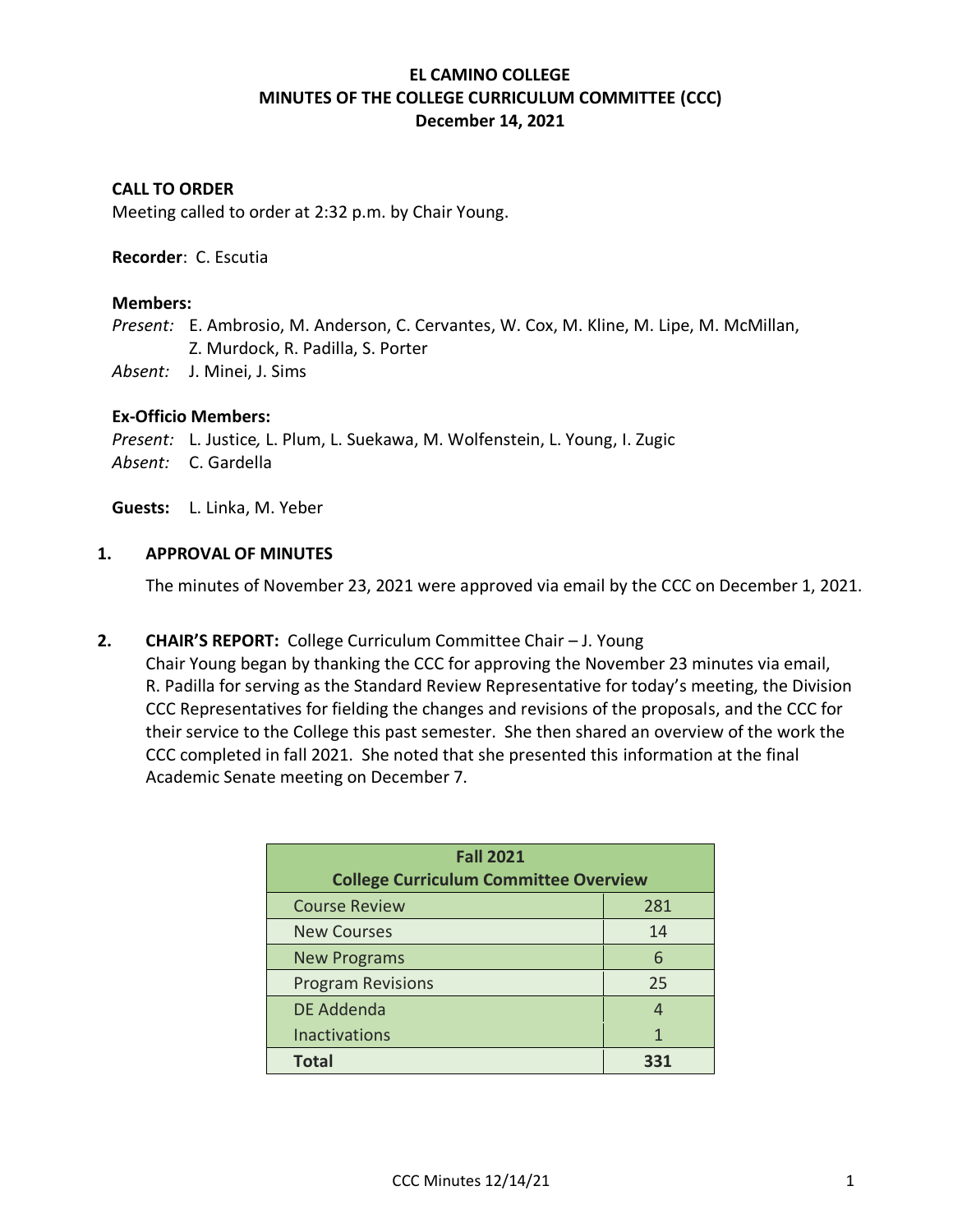Chair Young asked for volunteers to serve as the Standard Review Representatives for spring 2022 with the following results:

| <b>Meeting</b> | <b>Standard Review Rep</b> |
|----------------|----------------------------|
| February 22    | Zeke Murdock               |
| March 8        | Edwin Ambrosio             |
| March 22       | Mark Lipe                  |
| April 26       | Matt Kline                 |
| May 10         | <b>Sidney Porter</b>       |
| May 24         | Mike Anderson              |

CCC members were asked to record their preference for meeting format for spring 2022 in the Zoom chat. Ten members indicated that they preferred to continue with Zoom meetings with one member stating a preference for in-person meetings.

Chair Young explained that CADD 43 was being removed from the agenda as the faculty indicated that they wanted to do additional work on the course to ensure that it aligns with CSULB articulation requirements.

## **3. CURRICULUM REVIEW**

## **A. Full Course Review**

The committee approved the following courses, which are ready for final action:

- 1. Architecture 149 (ARCH 149)
- 2. Architecture 150A [251] (ARCH 150A [251])
- 3. Architecture 174 (ARCH 174)
- 4. Architecture 179 [299] (ARCH 179 [299])
- 5. Architecture 199 (ARCH 199)
- 6. Biology 101 [120] (BIOL 101 [120)]
- 7. Biology 101H [120H] (BIOL 101H [120H])
- 8. Biology 102 [110] (BIOL 102 [110])
- 9. Biology 102H [110H] (BIOL 102H [110H])
- 10. Biology 103 [130] (BIOL 103 [130])
- 11. Business 11 [126] (BUS 11 [126])
- 12. Business 27 [107] (BUS 27 [107])
- 13. Business 28 [108] (BUS 28 [108])
- 14. Business 29 [109] (BUS 29 [109])
- 15. Business 40 [106] (BUS 40 [106])
- 16. Business 43 [102] (BUS 43 [102])
- 17. Business 60A [145] (BUS 60A [145])
- 18. Business 60B [146] (BUS 60B [146])
- 19. Economics 102 (ECON 102)
- 20. Environmental Technology 165 [249] (ET 165 [249])
- 21. Ethnic Studies 5 (ESTU 5)
- 22. Noncredit Automotive Technology 3 (NATE 3)
- 23. Noncredit Automotive Technology 4 (NATE 4)
- 24. Noncredit Pathways to Academic Success 105 (NPAS 105)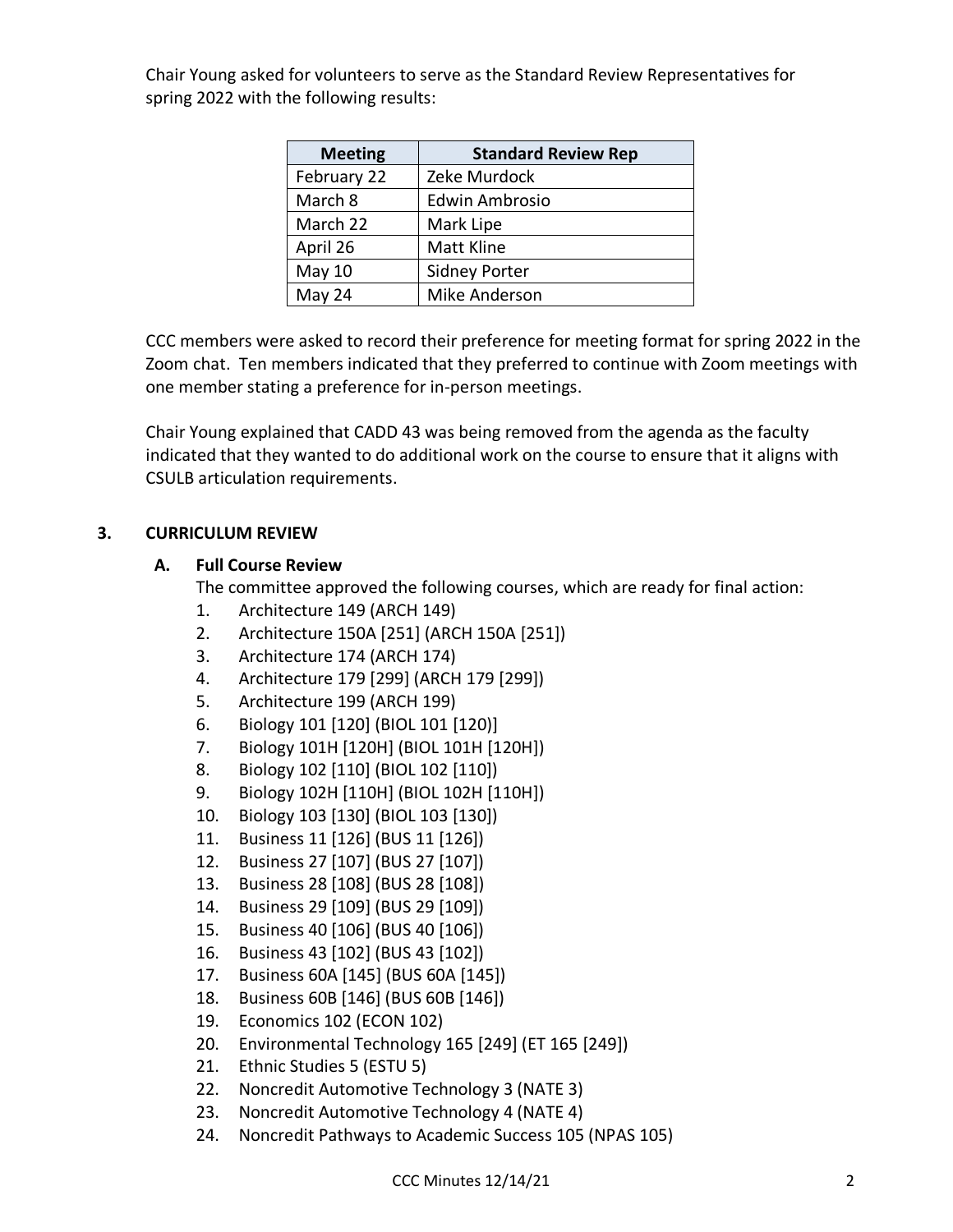- 25. Noncredit Pathways to Academic Success 107 (NPAS 107)
- 26. Noncredit Pathways to Academic Success 109 (NPAS 109)
- 27. Nursing 143 (NURS 143)
- 28. Nursing 144 (NURS 144)
- 29. Nursing 220 (NURS 220)
- 30. Spanish 10 (SPAN 10)
- 31. Supervision 29 [109] (SUPV 29 [109])

## **B. Full Program Review**

The committee approved the following programs, which are ready for final action:

- 1. Architecture Certificate of Achievement
- 2. Architecture Professional Practice AS Degree
- 3. Architecture University Track AS Degree
- 4. Business Fundamentals Certificate of Accomplishment
- 5. Business Information Worker Certificate of Achievement
- 6. Business Management AS Degree
- 7. Business Management Certificate of Achievement
- 8. Business Office Administration AS Degree
- 9. Business Office Applications Certificate of Achievement
- 10. Computer Information Systems AS Degree
- 11. Computer Users Support Specialist Certificate of Achievement
- 12. Dance Teaching Certificate of Achievement
- 13. Entrepreneurial Studies AS Degree
- 14. Entrepreneurial Studies Certificate of Achievement
- 15. ESL Reading and Vocabulary Certificate of Competency
- 16. Linguistics AA Degree
- 17. Marketing AS Degree
- 18. Marketing Certificate of Achievement
- 19. Piano Teaching Certificate of Achievement
- 20. Professional Organist Certificate of Accomplishment
- 21. Real Estate AA Degree
- 22. Real Estate Certificate of Achievement
- 23. Spanish for Professionals Certificate of Accomplishment

# **C. Consent Agenda Proposals**

The committee approved the following courses, which are ready for final action:

- 1. Business 164 (BUSI 164)
- 2. Computer Aided Design/Drafting 5 (CADD 5)
- 3. Computer Aided Design/Drafting 45 (CADD 45)
- 4. Economics 100 (ECON 100)
- 5. Economics 101 (ECON 101)
- 6. Economics 101H (ECON 101H)
- 7. Engineering Technology 18 (ETEC 18)
- 8. Engineering Technology 18A (ETEC 18A)
- 9. Engineering Technology 18B (ETEC 18B)
- 10. Fashion 27 (FASH 27)
- 11. Fashion 28 (FASH 28)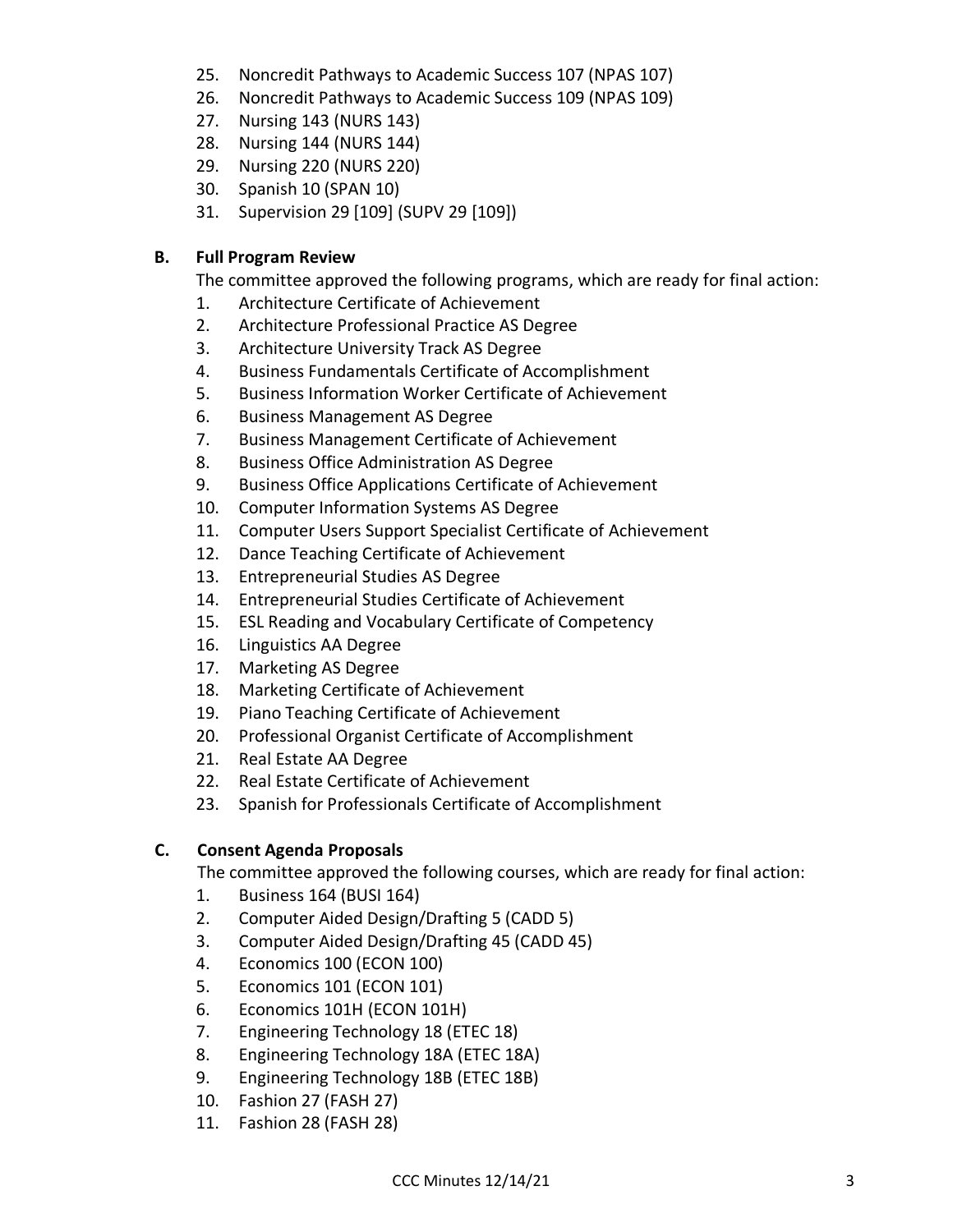- 12. Human Development 101 (HDEV 101)
- 13. Human Development 107 (HDEV 107)
- 14. Law 4 (LAW 4)
- 15. Law 13 (LAW 13)
- 16. Law 14 (LAW 14)
- 17. Law 15 (LAW 15)
- 18. Law 16 (LAW 16)
- 19. Law 17 (LAW 17)
- 20. Law 19 (LAW 19)
- 21. Law 20 (LAW 20)
- 22. Paralegal Studies 1 (PARA 1)
- 23. Philosophy 103 (PHIL 103)
- 24. Real Estate 11 (RE 11)
- 25. Real Estate 12A (RE 12A)
- 26. Real Estate 13 (RE 13)
- 27. Real Estate 14A (RE 14A)
- 28. Real Estate 14B (RE 14B)
- 29. Real Estate 16 (RE 16)
- 30. Real Estate 19 (RE 19)
- 31. Real Estate 26 (RE 26)
- 32. Real Estate 31 (RE 31)

### **CURRICULUM DISCUSSION**

### **A. Full Course Review**

### **Behavioral and Social Sciences Division**

The following courses were presented for course review:

ECON 102 Principles of Economics: Microeconomics Theory ESTU 5 Chicano Culture

It was moved by M. Kline, seconded by M. Lipe, that the committee approve the course proposals. The motion carried.

It was moved by M. Kline, seconded by M. Lipe, that the committee approve the course delivery methods. The motion carried.

It was moved by M. Kline, seconded by M. Lipe, that the committee approve the conditions of enrollment. The motion carried.

#### **Business Division**

The following courses were presented for course review:

BUS 11 [126] Accounting for Small Business BUS 27 [107] Effective English for Business BUS 28 [108] Written Business Communications BUS 29 [109] Oral Business Communications BUS 40 [106] Career Planning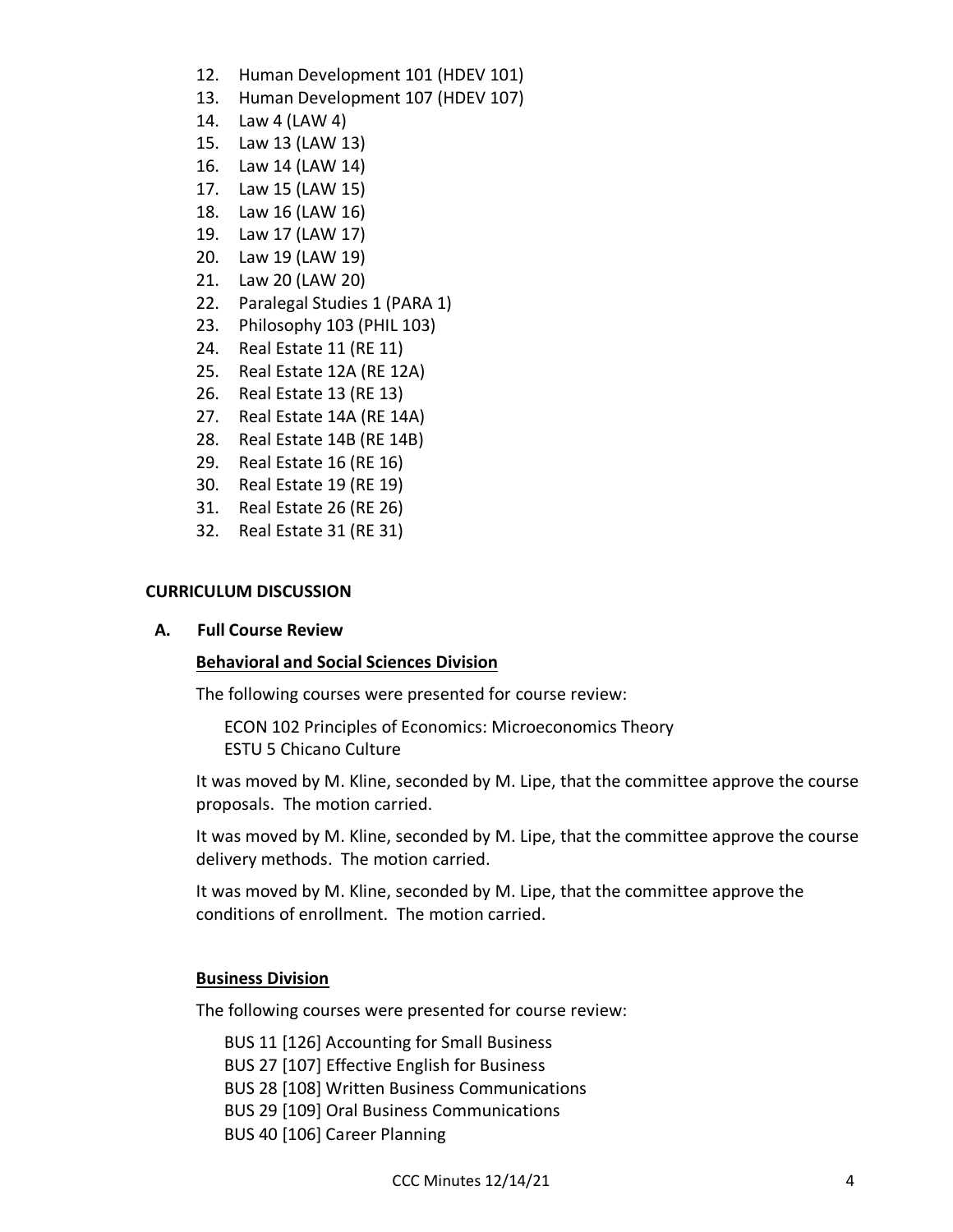BUS 43 [102] Business Office Administration

BUS 60A [145] Microcomputer Keyboarding I [Keyboarding I]

BUS 60B [146] Microcomputer Keyboarding II and Document Processing [Keyboarding II] SUPV 29 [109] Oral Business Communications

It was moved by S. Porter, seconded by E. Ambrosio, that the committee approve the course proposals. The motion carried.

It was moved by S. Porter, seconded by E. Ambrosio, that the committee approve the course delivery methods. The motion carried.

It was moved by S. Porter, seconded by E. Ambrosio, that the committee approve the conditions of enrollment. The motion carried.

## **Health and Athletic Sciences Division**

The following courses were presented for course review:

NURS 143 Introduction to Nursing NURS 144 Dosage Calculations NURS 220 Nursing Fundamentals

It was moved by M. Lipe, seconded by Z. Murdock, that the committee approve the course proposals. The motion carried.

It was moved by M. Lipe, seconded by Z. Murdock, that the committee approve the course delivery methods. The motion carried.

It was moved by M. Lipe, seconded by Z. Murdock, that the committee approve the conditions of enrollment. The motion carried.

## **Humanities Division**

The following course was presented as a new course proposal:

SPAN 10 Spanish for Professionals

It was moved by W. Cox, seconded by M. Kline, that the committee approve the course proposal. The motion carried.

It was moved by W. Cox, seconded by M. Kline, that the committee approve the course delivery methods. The motion carried.

It was moved by W. Cox, seconded by M. Kline, that the committee approve the conditions of enrollment. The motion carried.

## **Industry and Technology Division**

The following courses were presented as new course proposals:

ARCH 149 Studio 1 - Design Fundamentals & Principles ARCH 174 Portfolio Design & Visual Narration NATE 3 Automotive Manufactures Training 1 NATE 4 Automotive Manufactures Training 2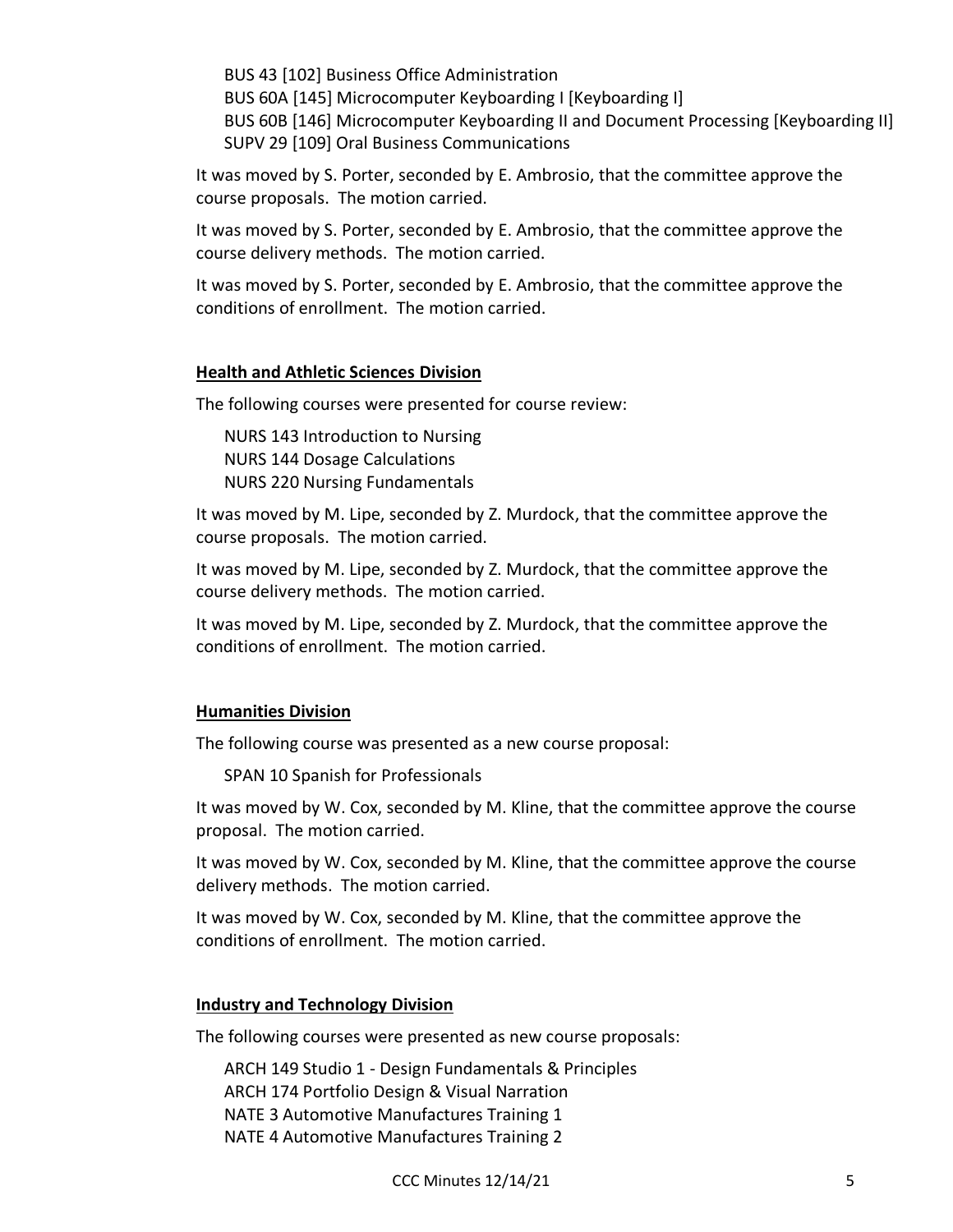The following courses were presented for course review:

ARCH 179 [299] Design/Build Studio [Studio 4 - Design/Build & Technology] ARCH 199 Architecture Design Studio [Studio 2 – Concept Development & Application] ARCH 150A [251] Construction Documentation I ET 165 [249] Sustainable and Regenerative Practices in Site and Landscape Development [Studio 3 - Sustainable Design & Ecology]

It was moved by M. Anderson, seconded by E. Ambrosio, that the committee approve the course proposals. The motion carried.

It was moved by M. Anderson, seconded by E. Ambrosio, that the committee approve the course delivery methods. The motion carried.

It was moved by M. Anderson, seconded by E. Ambrosio, that the committee approve the conditions of enrollment. The motion carried.

### **Library and Learning Resources Division**

The following courses were presented as new course proposals:

NPAS 105 Study Skills for College NPAS 107 Overcoming Academic Anxiety NPAS 109 Technology Skills for College

It was moved by M. Kline, seconded by M. McMillan, that the committee approve the course proposals. The motion carried.

It was moved by M. Kline, seconded by M. McMillan, that the committee approve the course delivery methods. The motion carried.

It was moved by M. Kline, seconded by M. McMillan, that the committee approve the conditions of enrollment. The motion carried.

### **Natural Sciences Division**

The following courses were presented for course review:

BIOL 101 [120] Principles of Biology I [Principles of Biology II] BIOL 101H [120H] Honors Principles of Biology I [Honors Principles of Biology II] BIOL 102 [110] Principles of Biology II [Principles of Biology I] BIOL 102H [110H] Honors Principles of Biology II [Honors Principles of Biology I] BIOL 103 [130] Fundamentals of Molecular Biology

It was moved by Z. Murdock, seconded by M. Lipe, that the committee approve the course proposals. The motion carried.

It was moved by Z. Murdock, seconded by M. Lipe, that the committee approve the course delivery methods. The motion carried.

It was moved by Z. Murdock, seconded by M. Lipe, that the committee approve the conditions of enrollment. The motion carried.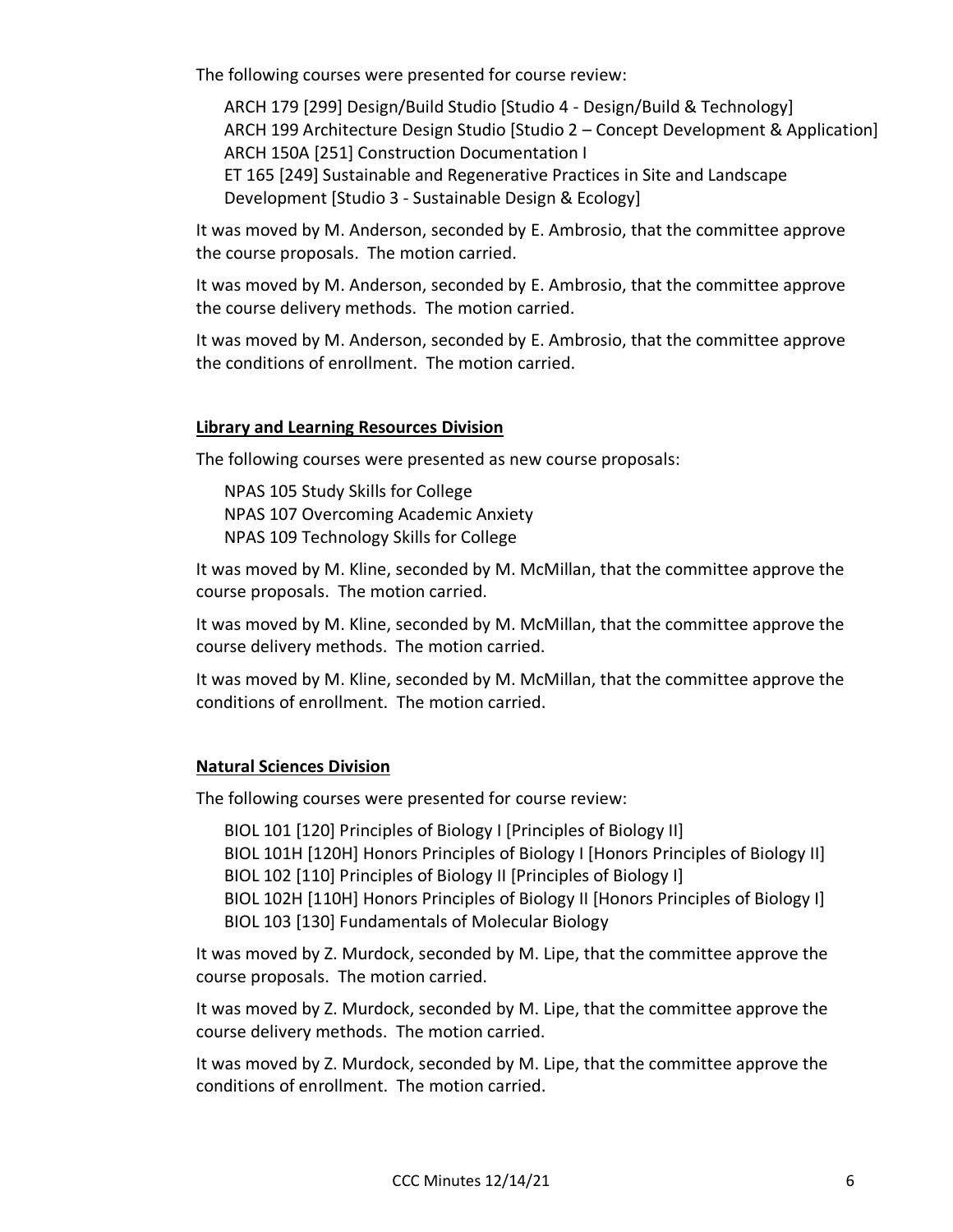### **B. Full Program Review**

#### **Business Division**

The following programs were presented for program revision:

Business Fundamentals Certificate of Accomplishment Business Information Worker Certificate of Achievement Business Management AS Degree Business Management Certificate of Achievement Business Office Administration AS Degree Business Office Applications Certificate of Achievement Computer Information Systems AS Degree Computer Users Support Specialist Certificate of Achievement Entrepreneurial Studies AS Degree Entrepreneurial Studies Certificate of Achievement Marketing AS Degree Marketing Certificate of Achievement

It was moved by S. Porter, seconded by M. Lipe, that the committee approve the program proposals. The motion carried.

#### **Fine Arts Division**

The following programs were presented as new program proposals:

Dance Teaching Certificate of Achievement Piano Teaching Certificate of Achievement Professional Organist Certificate of Accomplishment

It was moved by E. Ambrosio, seconded by M. Kline, that the committee approve the program proposals. The motion carried.

### **Humanities Division**

The following program was presented for program revision:

ESL Reading and Vocabulary Certificate of Competency

The following programs were presented as new program proposals:

Linguistics AA Degree Spanish for Professionals Certificate of Accomplishment

It was moved by M. Lipe, seconded by S. Porter, that the committee approve the program proposals. The motion carried.

### **Industry and Technology Division**

The following programs were presented for program revision:

Architecture Professional Practice AS Degree Architecture Certificate of Achievement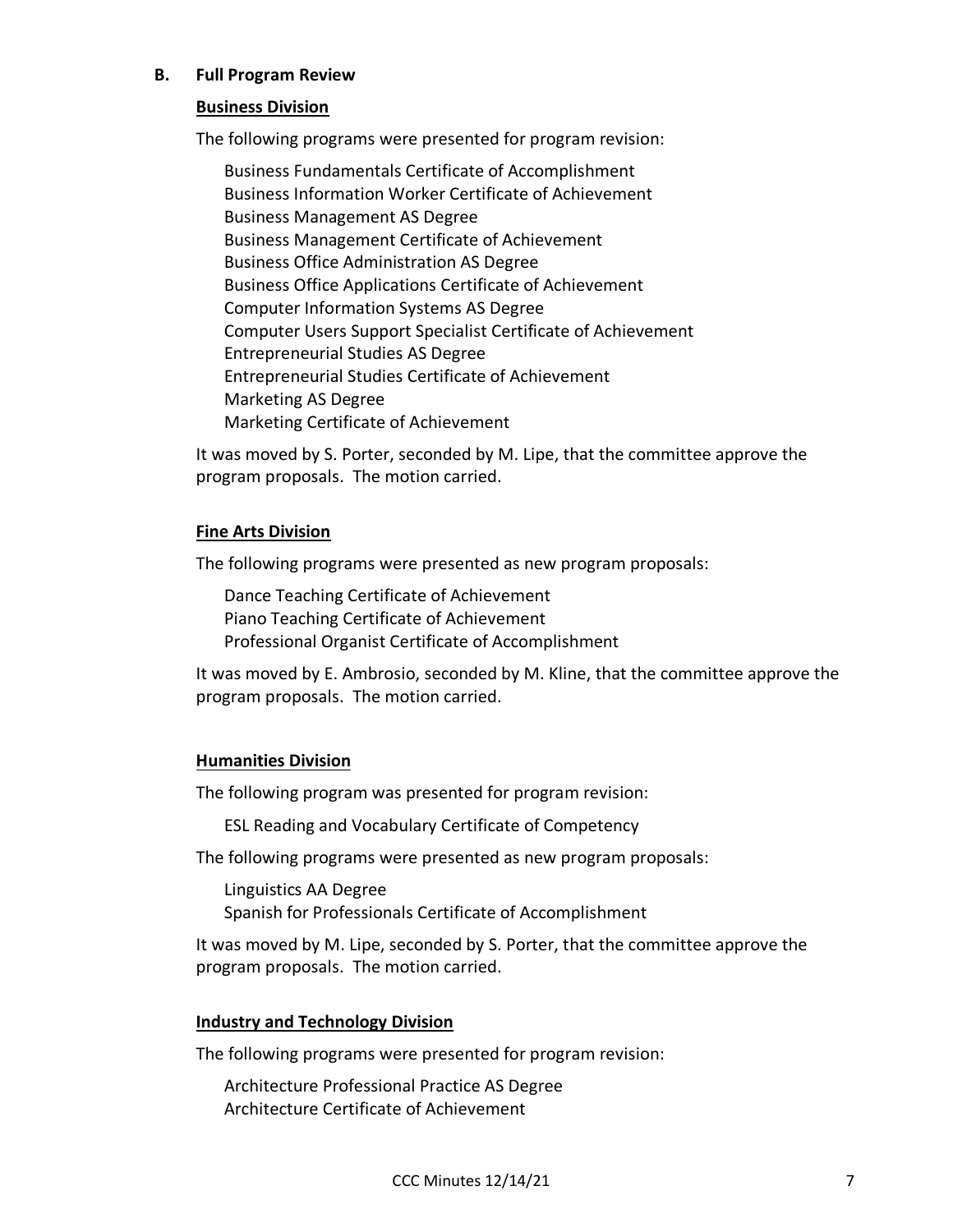The following program was presented as a new program proposal:

Architecture University Track AS Degree

It was moved by M. Anderson, seconded by Z. Murdock, that the committee approve the program proposals. The motion carried.

## **C. Consent Agenda Proposals**

It was moved by W. Cox, seconded by S. Porter, that the committee approve the consent agenda proposals. The motion carried.

It was moved by W. Cox, seconded by S. Porter, that the committee approve the consent agenda course delivery methods. The motion carried.

It was moved by W. Cox, seconded by S. Porter, that the committee approve the consent agenda conditions of enrollment. The motion carried.

## **4. CURRICULUM ADVISOR'S REPORT:** Curriculum Advisor – L. Plum

L. Plum announced that she will be reaching out to the divisions that submitted new program proposals for additional information required by the Chancellor's Office. She will also be sending an email to the clerical support and Division and CCC representatives to get updates for department level changes, or any changes, that need to be made in Curriculog for spring. In order to complete the updates in Curriculog, L. Plum requested that there not be any curriculum work done in the system between December 17 – January 1. M. Lipe requested that the date be extended to December 20, in order to finalize pending DCC work. L. Plum responded that December 20 – January 1 was acceptable.

# **5. VICE PRESIDENT'S REPORT:** Associate Dean of Academic Affairs – I. Zugic (Designee)

I. Zugic reported that the college is monitoring enrollment numbers and trends for winter and spring semesters and is working closely with the deans to make any adjustments as needed. ECC is continuing its efforts to grow Dual Enrollment and noncredit programs. L. Plum will be working on creating noncredit forms in Curriculog in anticipation of more noncredit curriculum in the future.

I. Zugic announced that L. Plum will be assuming a new role as the Executive Assistant to the Vice President of Academic Affairs. L. Plum has agreed to assist with the training of the new Curriculum Advisor when that position is filled. Congratulations Lavonné!

## **6. ANNOUNCEMENTS**

- Chair Young presented C. Cervantes with a certificate of appreciation for her service to the CCC as the Behavioral and Social Sciences division representative from 2017-2021.
- Chair Young thanked Curriculum Advisor L. Plum her for outstanding service and dedication to the college during the past 4.5 years. This service includes moving the college to an online catalog (Acalog), developing and implementing a new course management system (Curriculog), and a myriad of behind the scenes tasks that she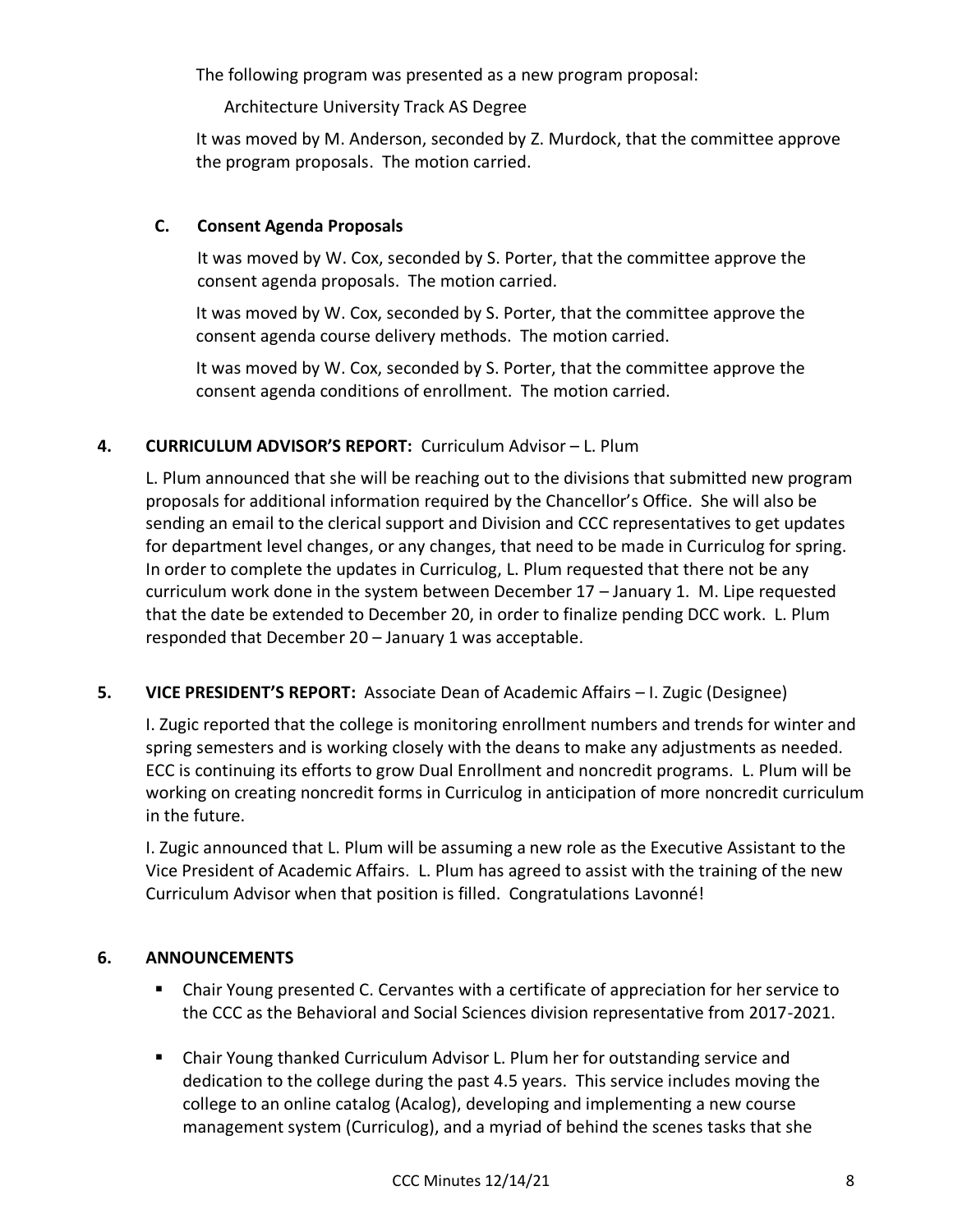completes to keep curriculum running smoothly. Chair Young concluded by stating that she is very grateful that L. Plum's new position is on campus in the VPAA's Office and appreciates the fact that L. Plum has agreed to help with the transition to the new Curriculum Advisor.

▪ Next CCC Meeting: February 22, 2022 – 2:30-4:30 p.m., via Zoom.

### **7. ADJOURNMENT**

Chair Young called for a motion to adjourn the meeting. E. Ambrosio moved to adjourn, Z. Murdock seconded, and the motion carried. Meeting was adjourned at 3:02 p.m.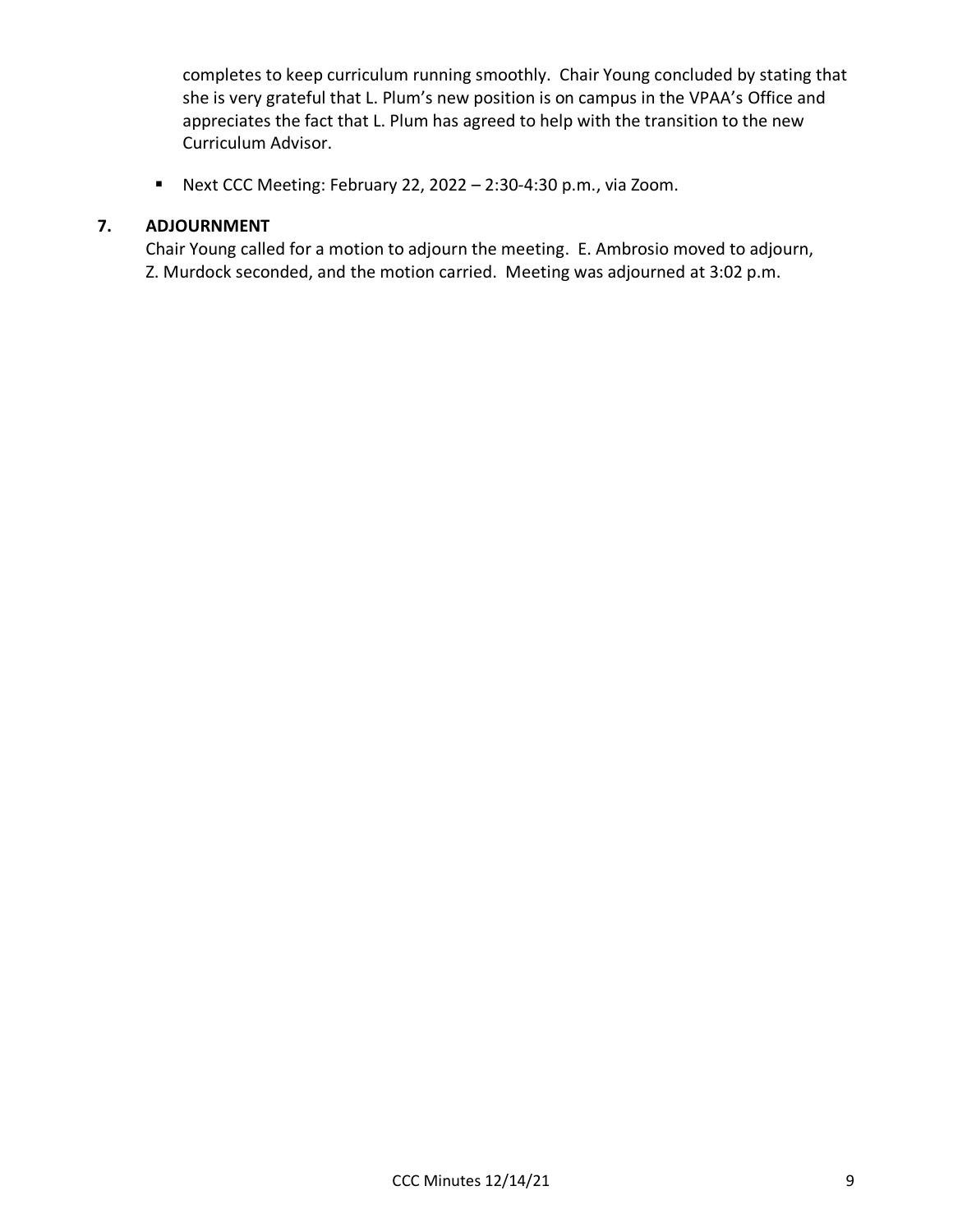|                      |                 |                                    |                         | Curriculum           |
|----------------------|-----------------|------------------------------------|-------------------------|----------------------|
| Modification         | <b>Division</b> | Course/Program Information         | Rationale/Action        | Committee            |
| <b>Type</b>          |                 |                                    |                         | <b>Approval Date</b> |
| <b>Course Review</b> | <b>BSSC</b>     | ECON 100 Fundamentals of           | Course review; Change   | 12/14/2021           |
|                      |                 | Economics                          | to conditions of        |                      |
|                      |                 |                                    | enrollment              |                      |
| <b>Course Review</b> | <b>BSSC</b>     | ECON 101 Principles of             | Course review; Change   | 12/14/2021           |
|                      |                 | <b>Economics: Macroeconomics</b>   | to conditions of        |                      |
|                      |                 |                                    | enrollment              |                      |
| <b>Course Review</b> | <b>BSSC</b>     | ECON 101H Honors Principles of     | Course review; Changes  | 12/14/2021           |
|                      |                 | <b>Economics: Macroeconomics</b>   | to catalog description; |                      |
|                      |                 |                                    | conditions of           |                      |
|                      |                 |                                    | enrollment              |                      |
| <b>Course Review</b> | <b>BSSC</b>     | ECON 102 Principles of             | Course review; Change   | 12/14/2021           |
|                      |                 | <b>Economics: Microeconomics</b>   | to conditions of        |                      |
|                      |                 | Theory                             | enrollment              |                      |
| <b>Course Review</b> | <b>BSSC</b>     | <b>ESTU 5 Chicano Culture</b>      | Course review; Change   | 12/14/2021           |
|                      |                 |                                    | to catalog description  |                      |
| <b>Course Review</b> | <b>BSSC</b>     | HDEV 101 Orientation to College    | Course review; Change   | 12/14/2021           |
|                      |                 | and Educational Planning           | to conditions of        |                      |
|                      |                 |                                    | enrollment              |                      |
| <b>Course Review</b> | <b>BSSC</b>     | HDEV 107 Navigating the            | Course review; Change   | 12/14/2021           |
|                      |                 | <b>Transfer Process</b>            | to conditions of        |                      |
|                      |                 |                                    | enrollment              |                      |
| <b>Course Review</b> | <b>BSSC</b>     | PHIL 103 Ethics and Society        | Course review; Change   | 12/14/2021           |
|                      |                 |                                    | to conditions of        |                      |
|                      |                 |                                    | enrollment              |                      |
| <b>Course Review</b> | <b>BUSI</b>     | BUS 11 [126] Accounting for        | Course review; Change   | 12/14/2021           |
|                      |                 | <b>Small Business</b>              | to course number        |                      |
| <b>Course Review</b> | <b>BUSI</b>     | BUS 27 [107] Effective English for | Course review; Change   | 12/14/2021           |
|                      |                 | <b>Business</b>                    | to course number        |                      |
| <b>Course Review</b> | <b>BUSI</b>     | BUS 28 [108] Written Business      | Course review; Changes  | 12/14/2021           |
|                      |                 | Communications                     | to conditions of        |                      |
|                      |                 |                                    | enrollment; course      |                      |
|                      |                 |                                    | number                  |                      |
| <b>Course Review</b> | <b>BUSI</b>     | BUS 29 [109] Oral Business         | Course review; Changes  | 12/14/2021           |
|                      |                 | Communications                     | to catalog description; |                      |
|                      |                 |                                    | course number           |                      |
| <b>Course Review</b> | <b>BUSI</b>     | BUS 40 [106] Career Planning       | Course review; Changes  | 12/14/2021           |
|                      |                 |                                    | to catalog description; |                      |
|                      |                 |                                    | conditions of           |                      |
|                      |                 |                                    | enrollment; course      |                      |
|                      |                 |                                    | number                  |                      |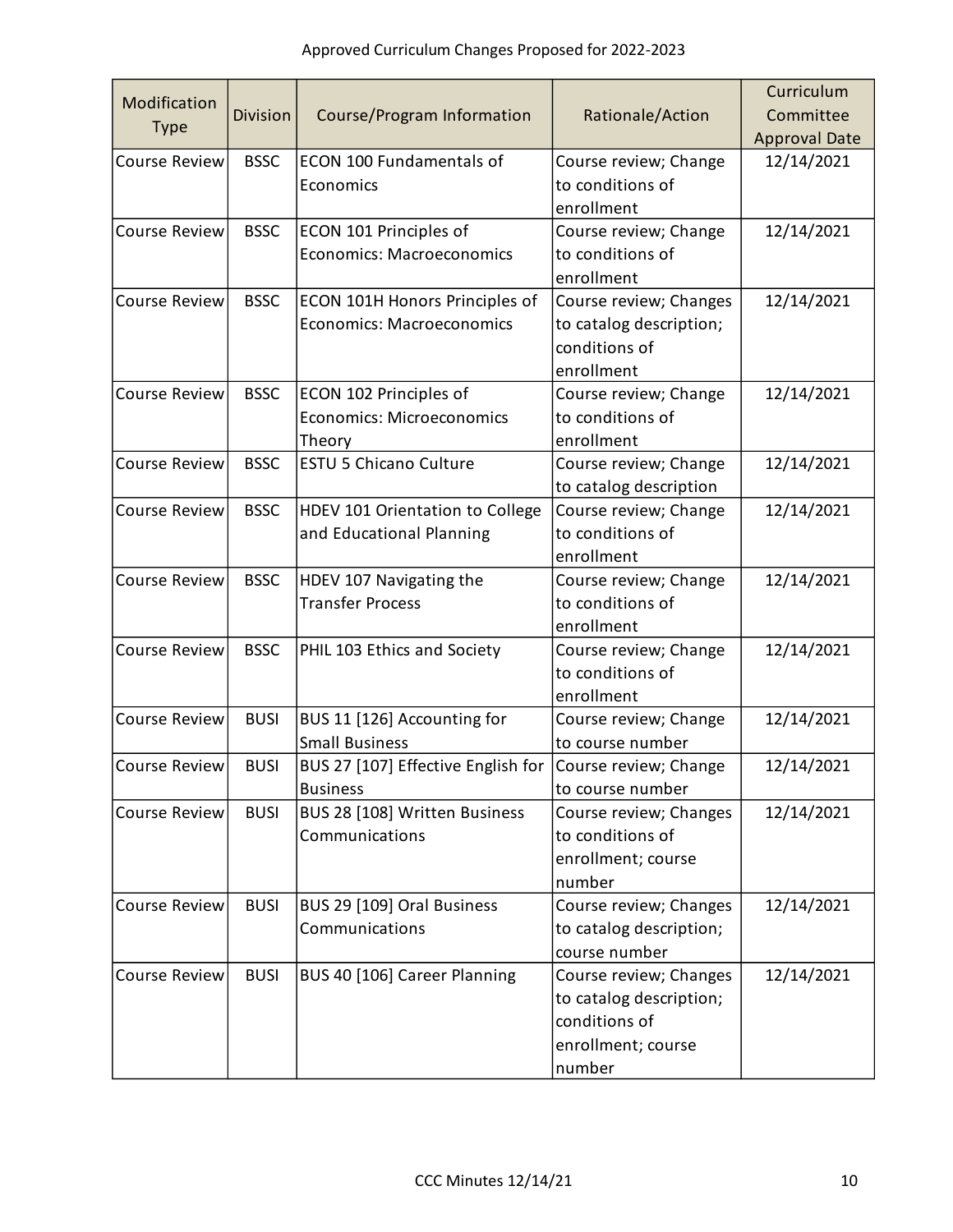| <b>Course Review</b> | <b>BUSI</b> | BUS 43 [102] Business Office                           | Course review; Changes  | 12/14/2021 |
|----------------------|-------------|--------------------------------------------------------|-------------------------|------------|
|                      |             | Administration                                         | to catalog description; |            |
|                      |             |                                                        | course number           |            |
| <b>Course Review</b> | <b>BUSI</b> | BUS 60A [145] Microcomputer                            | Course review; Changes  | 12/14/2021 |
|                      |             | Keyboarding I [Keyboarding I]                          | to catalog description; |            |
|                      |             |                                                        | course number;          |            |
|                      |             |                                                        | descriptive title       |            |
| <b>Course Review</b> | <b>BUSI</b> | BUS 60B [146] Microcomputer                            | Course review; Changes  | 12/14/2021 |
|                      |             | Keyboarding II and Document                            | to conditions of        |            |
|                      |             | Processing [Keyboarding II]                            | enrollment; course      |            |
|                      |             |                                                        | number; descriptive     |            |
|                      |             |                                                        | title                   |            |
| <b>Course Review</b> | <b>BUSI</b> | LAW 4 Legal Environment of                             | Course review; Change   | 12/14/2021 |
|                      |             | <b>Business</b>                                        | to conditions of        |            |
|                      |             |                                                        | enrollment              |            |
| <b>Course Review</b> | <b>BUSI</b> | LAW 13 Family Law                                      | Course review           | 12/14/2021 |
|                      |             |                                                        |                         |            |
| <b>Course Review</b> | <b>BUSI</b> | LAW 14 Tort Law                                        | Course review           | 12/14/2021 |
|                      |             |                                                        |                         |            |
| <b>Course Review</b> | <b>BUSI</b> | LAW 15 Civil and Criminal                              | Course review           | 12/14/2021 |
|                      |             | Evidence                                               |                         |            |
| <b>Course Review</b> | <b>BUSI</b> | LAW 16 Civil Procedure                                 | Course review           | 12/14/2021 |
| <b>Course Review</b> | <b>BUSI</b> | LAW 17 Legal Research and                              | Course review           | 12/14/2021 |
|                      |             | Writing                                                |                         |            |
| <b>Course Review</b> | <b>BUSI</b> | LAW 19 Introduction to Legal                           | Course review           | 12/14/2021 |
|                      |             | Technology                                             |                         |            |
| <b>Course Review</b> | <b>BUSI</b> | LAW 20 Paralegal Seminar                               | Course review           | 12/14/2021 |
|                      |             |                                                        |                         |            |
| <b>Course Review</b> | <b>BUSI</b> | PARA 1 Introduction to Paralegal Course review; Change |                         | 12/14/2021 |
|                      |             | <b>Studies</b>                                         | to conditions of        |            |
|                      |             |                                                        | enrollment              |            |
| <b>Course Review</b> | <b>BUSI</b> | RE 11 Real Estate Principles                           | Course review           | 12/14/2021 |
| <b>Course Review</b> | <b>BUSI</b> | RE 12A Legal Aspects of Real                           | Course review; Change   | 12/14/2021 |
|                      |             | Estate                                                 | to conditions of        |            |
|                      |             |                                                        | enrollment              |            |
| <b>Course Review</b> | <b>BUSI</b> | RE 13 Real Estate Practice                             | Course review           | 12/14/2021 |
|                      |             |                                                        |                         |            |
| <b>Course Review</b> | <b>BUSI</b> | RE 14A Real Estate Finance I                           | Course review; Change   | 12/14/2021 |
|                      |             |                                                        | to conditions of        |            |
|                      |             |                                                        | enrollment              |            |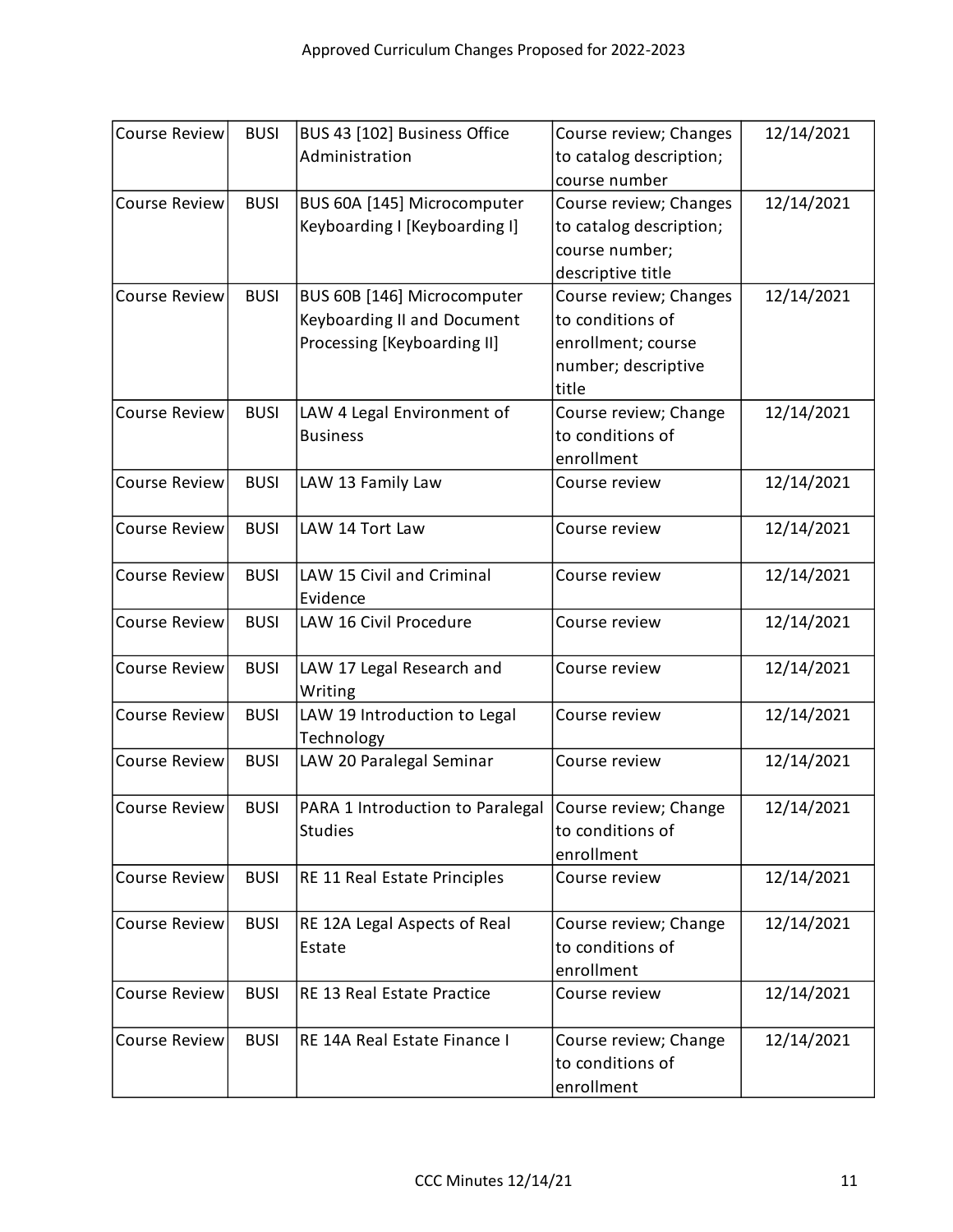| <b>Course Review</b> | <b>BUSI</b> | RE 14B Advanced Real Estate<br>Finance                                                   | Course review                                                                                                            | 12/14/2021 |
|----------------------|-------------|------------------------------------------------------------------------------------------|--------------------------------------------------------------------------------------------------------------------------|------------|
| <b>Course Review</b> | <b>BUSI</b> | RE 16 Real Estate Economics                                                              | Course review                                                                                                            | 12/14/2021 |
| <b>Course Review</b> | <b>BUSI</b> | RE 19 Real Property<br>Management                                                        | Course review; Change<br>to conditions of<br>enrollment                                                                  | 12/14/2021 |
| <b>Course Review</b> | <b>BUSI</b> | RE 26 Escrows                                                                            | Course review                                                                                                            | 12/14/2021 |
| <b>Course Review</b> | <b>BUSI</b> | RE 31 Mortgage Loan Brokering<br>and Lending                                             | Course review; Change<br>to conditions of<br>enrollment                                                                  | 12/14/2021 |
| <b>Course Review</b> | <b>BUSI</b> | SUPV 29 [109] Oral Business<br>Communications                                            | Course review; Changes<br>to catalog description;<br>course number                                                       | 12/14/2021 |
| <b>Course Review</b> | <b>HEAL</b> | NURS 143 Introduction to<br><b>Nursing</b>                                               | Course review; Change<br>to conditions of<br>enrollment                                                                  | 12/14/2021 |
| <b>Course Review</b> | <b>HEAL</b> | <b>NURS 144 Dosage Calculations</b>                                                      | Course review; Change<br>to conditions of<br>enrollment                                                                  | 12/14/2021 |
| <b>Course Review</b> | <b>HEAL</b> | <b>NURS 220 Nursing Fundamentals</b>                                                     | Course review                                                                                                            | 12/14/2021 |
| <b>Course Review</b> | <b>ITEC</b> | ARCH 150A [251] Construction<br>Documentation I                                          | Course review; Changes<br>to conditions of<br>enrollment; course<br>number                                               | 12/14/2021 |
| <b>Course Review</b> | <b>ITEC</b> | ARCH 179 [299] Design/Build<br>Studio [Studio 4 - Design/Build &<br>Technology]          | Course review; Changes<br>to catalog description;<br>conditions of<br>enrollment; course<br>number; descriptive<br>title | 12/14/2021 |
| <b>Course Review</b> | <b>ITEC</b> | ARCH 199 Architecture Design<br>Studio [Studio 2 - Concept<br>Development & Application] | Course review; Changes<br>to catalog description;<br>conditions of<br>enrollment; descriptive<br>title                   | 12/14/2021 |
| <b>Course Review</b> | <b>ITEC</b> | CADD 5 Introduction to<br><b>Mechanical Drafting</b>                                     | Course review; Change<br>to transfer status                                                                              | 12/14/2021 |
| <b>Course Review</b> | <b>ITEC</b> | <b>CADD 45 Geometric</b><br>Dimensioning and Tolerancing                                 | Course review                                                                                                            | 12/14/2021 |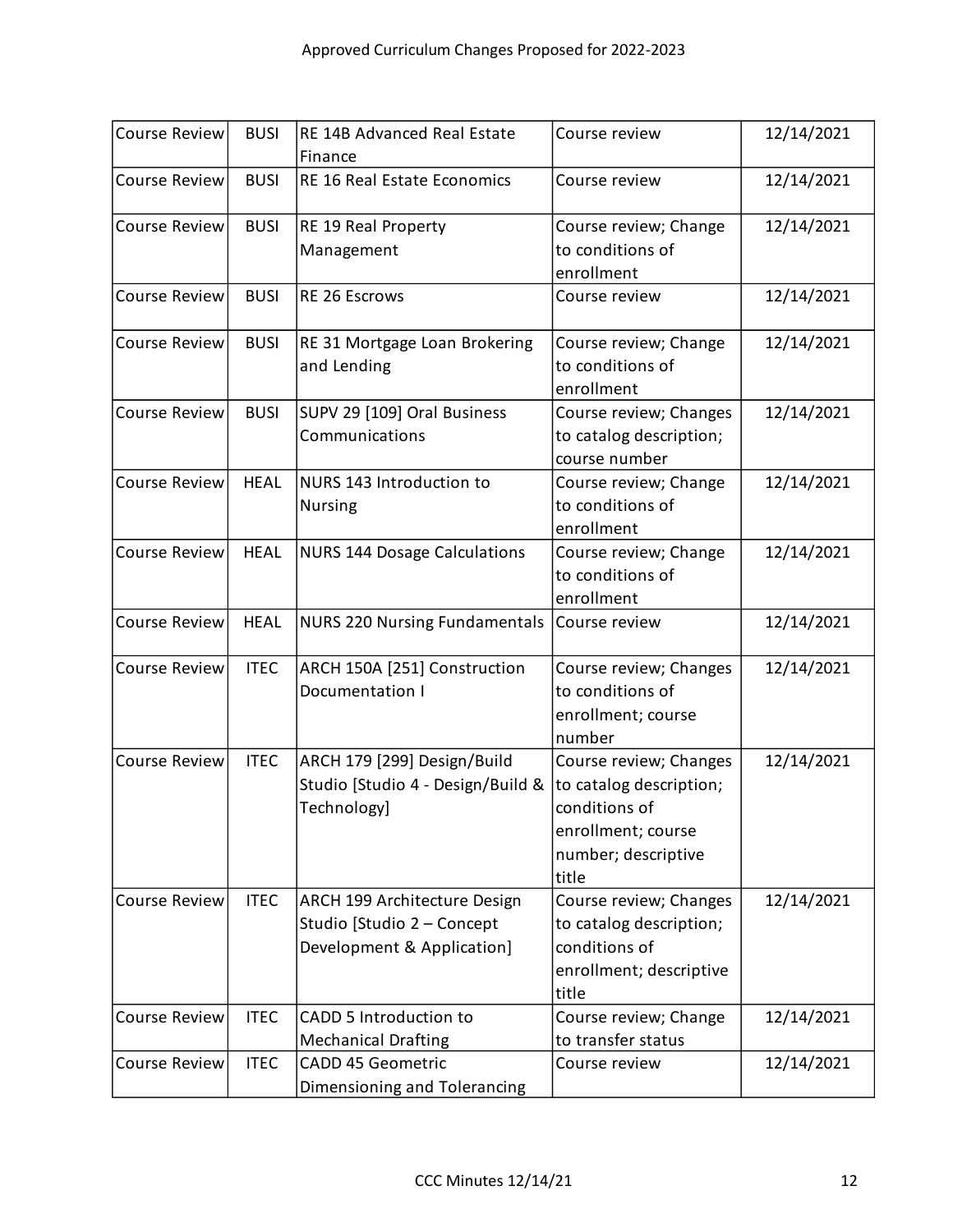| <b>Course Review</b> | <b>ITEC</b> | ET 165 [249] Sustainable and<br>Regenerative Practices in Site<br>and Landscape Development<br>[Studio 3 - Sustainable Design &<br>Ecology] | Course review; Changes<br>to catalog description;<br>conditions of<br>enrollment; course<br>number; descriptive<br>title | 12/14/2021 |
|----------------------|-------------|---------------------------------------------------------------------------------------------------------------------------------------------|--------------------------------------------------------------------------------------------------------------------------|------------|
| <b>Course Review</b> | <b>ITEC</b> | ETEC 18 Engineering Design and<br>Development                                                                                               | Course review                                                                                                            | 12/14/2021 |
| <b>Course Review</b> | <b>ITEC</b> | ETEC 18A Engineering Design and<br>Development I                                                                                            | Course review                                                                                                            | 12/14/2021 |
| <b>Course Review</b> | <b>ITEC</b> | ETEC 18B Engineering Design and<br>Development II                                                                                           | Course review                                                                                                            | 12/14/2021 |
| <b>Course Review</b> | <b>ITEC</b> | FASH 27 Fashion Merchandising                                                                                                               | Course review                                                                                                            | 12/14/2021 |
| <b>Course Review</b> | <b>ITEC</b> | FASH 28 Visual Merchandising                                                                                                                | Course review                                                                                                            | 12/14/2021 |
| <b>Course Review</b> | <b>NSCI</b> | BIOL 101 [120] Principles of<br>Biology I [Principles of Biology II]                                                                        | Course review; Changes<br>to catalog description;<br>conditions of<br>enrollment; course<br>number; descriptive<br>title | 12/14/2021 |
| <b>Course Review</b> | <b>NSCI</b> | <b>BIOL 101H [120H] Honors</b><br>Principles of Biology I [Honors<br>Principles of Biology II]                                              | Course review; Changes<br>to catalog description;<br>conditions of<br>enrollment; course<br>number; descriptive<br>title | 12/14/2021 |
| <b>Course Review</b> | <b>NSCI</b> | BIOL 102 [110] Principles of<br>Biology II [Principles of Biology I]                                                                        | Course review; Changes<br>to conditions of<br>enrollment; course<br>number; descriptive<br>title                         | 12/14/2021 |
| <b>Course Review</b> | <b>NSCI</b> | <b>BIOL 102H [110H] Honors</b><br>Principles of Biology II [Honors<br>Principles of Biology I]                                              | Course review; Changes<br>to catalog description;<br>conditions of<br>enrollment; course<br>number; descriptive<br>title | 12/14/2021 |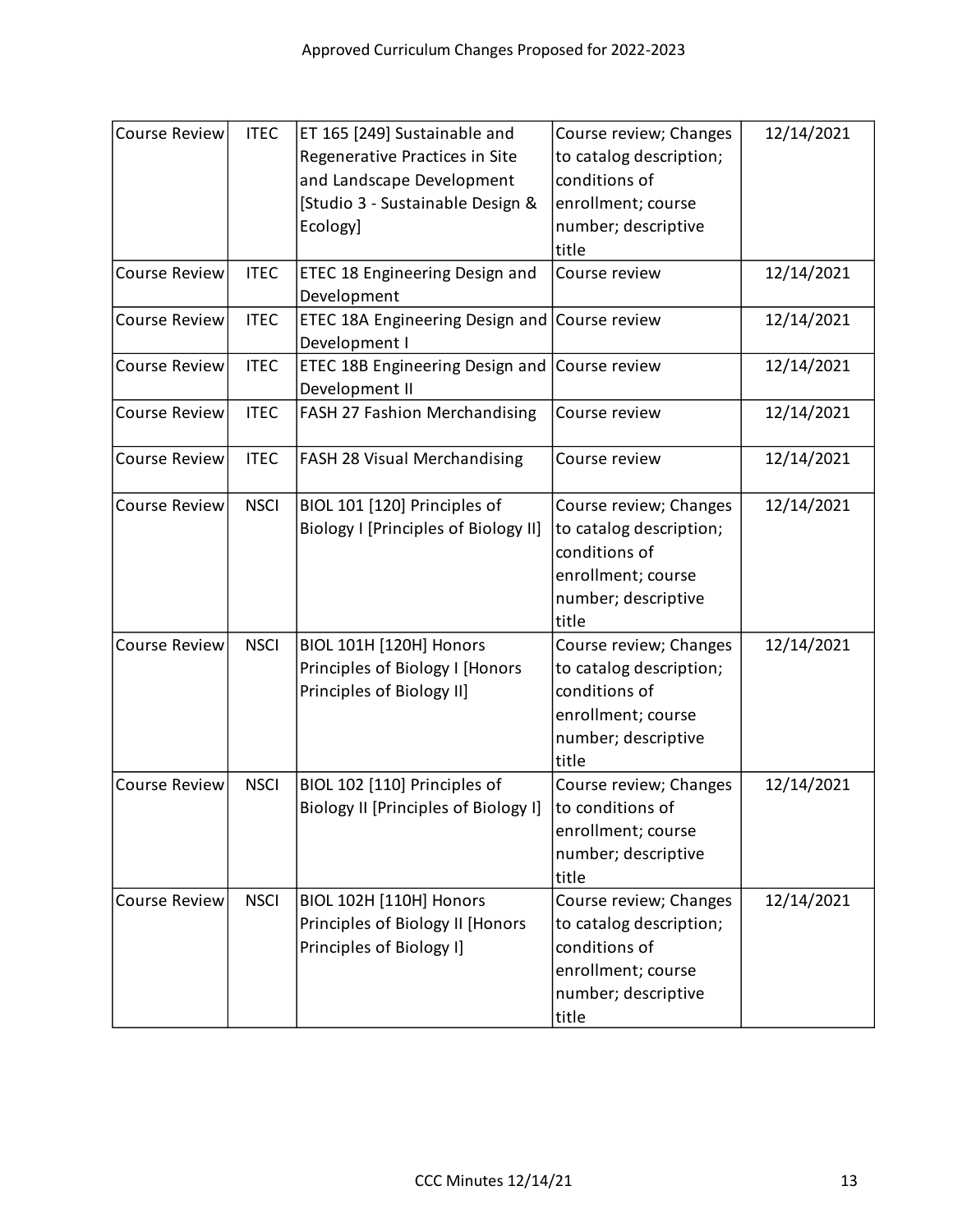| <b>Course Review</b> | <b>NSCI</b> | BIOL 103 [130] Fundamentals of          | Course review; Changes | 12/14/2021 |
|----------------------|-------------|-----------------------------------------|------------------------|------------|
|                      |             | Molecular Biology                       | to conditions of       |            |
|                      |             |                                         | enrollment; course     |            |
|                      |             |                                         | number                 |            |
| DE Addendum          | <b>BUSI</b> | <b>BUSI 164 California Taxation and</b> | DE addendum; Added     | 12/14/2021 |
|                      |             | <b>Regulatory Review</b>                | new DE version         |            |
|                      |             |                                         | (online/hybrid)        |            |
| <b>New Course</b>    | <b>HUMA</b> | SPAN 10 Spanish for                     | New course; Added new  | 12/14/2021 |
|                      |             | Professionals                           | DE version             |            |
|                      |             |                                         | (online/hybrid)        |            |
| <b>New Course</b>    | <b>ITEC</b> | ARCH 149 Studio 1 - Design              | New course; Added new  | 12/14/2021 |
|                      |             | Fundamentals & Principles               | DE version (hybrid)    |            |
| <b>New Course</b>    | <b>ITEC</b> | ARCH 174 Portfolio Design &             | New course; Added new  | 12/14/2021 |
|                      |             | <b>Visual Narration</b>                 | DE version (hybrid)    |            |
| <b>New Course</b>    | <b>ITEC</b> | <b>NATE 3 Automotive</b>                | New course             | 12/14/2021 |
|                      |             | <b>Manufactures Training 1</b>          |                        |            |
| <b>New Course</b>    | <b>ITEC</b> | <b>NATE 4 Automotive</b>                | New course             | 12/14/2021 |
|                      |             | <b>Manufactures Training 2</b>          |                        |            |
| <b>New Course</b>    | <b>LLR</b>  | NPAS 105 Study Skills for College       | New course; Added new  | 12/14/2021 |
|                      |             |                                         | DE version             |            |
|                      |             |                                         | (online/hybrid)        |            |
| <b>New Course</b>    | <b>LLR</b>  | NPAS 107 Overcoming Academic            | New course; Added new  | 12/14/2021 |
|                      |             | Anxiety                                 | DE version             |            |
|                      |             |                                         | (online/hybrid)        |            |
| <b>New Course</b>    | <b>LLR</b>  | NPAS 109 Technology Skills for          | New course; Added new  | 12/14/2021 |
|                      |             | College                                 | DE version             |            |
|                      |             |                                         | (online/hybrid)        |            |
| New Program          | <b>FINE</b> | Dance Teaching Certificate of           | New program            | 12/14/2021 |
|                      |             | Achievement                             |                        |            |
| New Program          | <b>FINE</b> | Piano Teaching Certificate of           | New program            | 12/14/2021 |
|                      |             | Achievement                             |                        |            |
| New Program          | <b>FINE</b> | Professional Organist Certificate       | New program            | 12/14/2021 |
|                      |             | of Accomplishment                       |                        |            |
| New Program          | <b>HUMA</b> | Linguistics AA Degree                   | New program            | 12/14/2021 |
| New Program          | <b>HUMA</b> | Spanish for Professionals               | New program            | 12/14/2021 |
|                      |             | Certificate of Accomplishment           |                        |            |
| New Program          | <b>ITEC</b> | <b>Architecture University Track AS</b> | New program            | 12/14/2021 |
|                      |             | Degree                                  |                        |            |
| Program              | <b>BUSI</b> | <b>Business Fundamentals</b>            | Program revision;      | 12/14/2021 |
| Revision             |             | Certificate of Accomplishment           | Change to course       |            |
|                      |             |                                         | numbers                |            |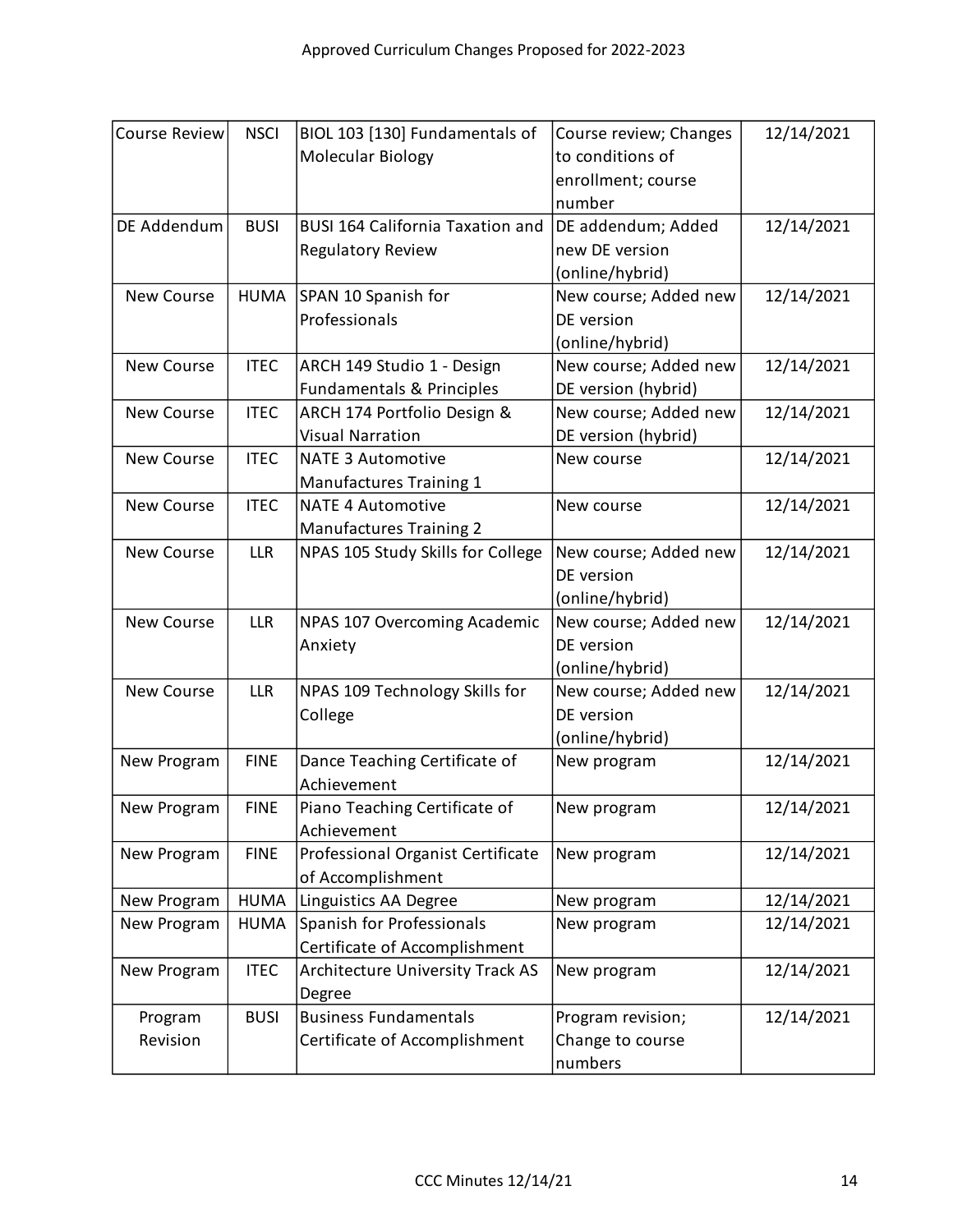| Program  | <b>BUSI</b> | <b>Business Information Worker</b>                | Program revision; | 12/14/2021 |
|----------|-------------|---------------------------------------------------|-------------------|------------|
| Revision |             | Certificate of Achievement                        | Change to course  |            |
|          |             |                                                   | numbers           |            |
| Program  | <b>BUSI</b> | <b>Business Management AS Degree</b>              | Program revision; | 12/14/2021 |
| Revision |             |                                                   | Change to course  |            |
|          |             |                                                   | numbers           |            |
| Program  | <b>BUSI</b> | Business Management Certificate Program revision; |                   | 12/14/2021 |
| Revision |             | of Achievement                                    | Change to course  |            |
|          |             |                                                   | numbers           |            |
| Program  | <b>BUSI</b> | <b>Business Office Administration</b>             | Program revision; | 12/14/2021 |
| Revision |             | <b>AS Degree</b>                                  | Change to course  |            |
|          |             |                                                   | numbers           |            |
| Program  | <b>BUSI</b> | <b>Business Office Applications</b>               | Program revision; | 12/14/2021 |
| Revision |             | Certificate of Achievement                        | Change to course  |            |
|          |             |                                                   | numbers           |            |
| Program  | <b>BUSI</b> | <b>Computer Information Systems</b>               | Program revision; | 12/14/2021 |
| Revision |             | <b>AS Degree</b>                                  | Change to course  |            |
|          |             |                                                   | numbers           |            |
| Program  | <b>BUSI</b> | <b>Computer Users Support</b>                     | Program revision; | 12/14/2021 |
| Revision |             | Specialist Certificate of                         | Change to course  |            |
|          |             | Achievement                                       | numbers           |            |
| Program  | <b>BUSI</b> | <b>Entrepreneurial Studies AS</b>                 | Program revision; | 12/14/2021 |
| Revision |             | Degree                                            | Change to course  |            |
|          |             |                                                   | numbers           |            |
| Program  | <b>BUSI</b> | <b>Entrepreneurial Studies</b>                    | Program revision; | 12/14/2021 |
| Revision |             | Certificate of Achievement                        | Change to course  |            |
|          |             |                                                   | numbers           |            |
| Program  | <b>BUSI</b> | <b>Marketing AS Degree</b>                        | Program revision; | 12/14/2021 |
| Revision |             |                                                   | Change to course  |            |
|          |             |                                                   | numbers           |            |
| Program  | <b>BUSI</b> | Marketing Certificate of                          | Program revision; | 12/14/2021 |
| Revision |             | Achievement                                       | Change to course  |            |
|          |             |                                                   | numbers           |            |
| Program  | <b>BUSI</b> | Real Estate AA Degree                             | Program revision; | 12/14/2021 |
| Revision |             |                                                   | Change to course  |            |
|          |             |                                                   | numbers           |            |
| Program  | <b>BUSI</b> | Real Estate Certificate of                        | Program revision; | 12/14/2021 |
| Revision |             | Achievement                                       | Change to course  |            |
|          |             |                                                   | numbers           |            |
| Program  | <b>HUMA</b> | <b>ESL Reading and Vocabulary</b>                 | Program revision; | 12/14/2021 |
| Revision |             | Certificate of Competency                         | Change to course  |            |
|          |             |                                                   | requirements      |            |